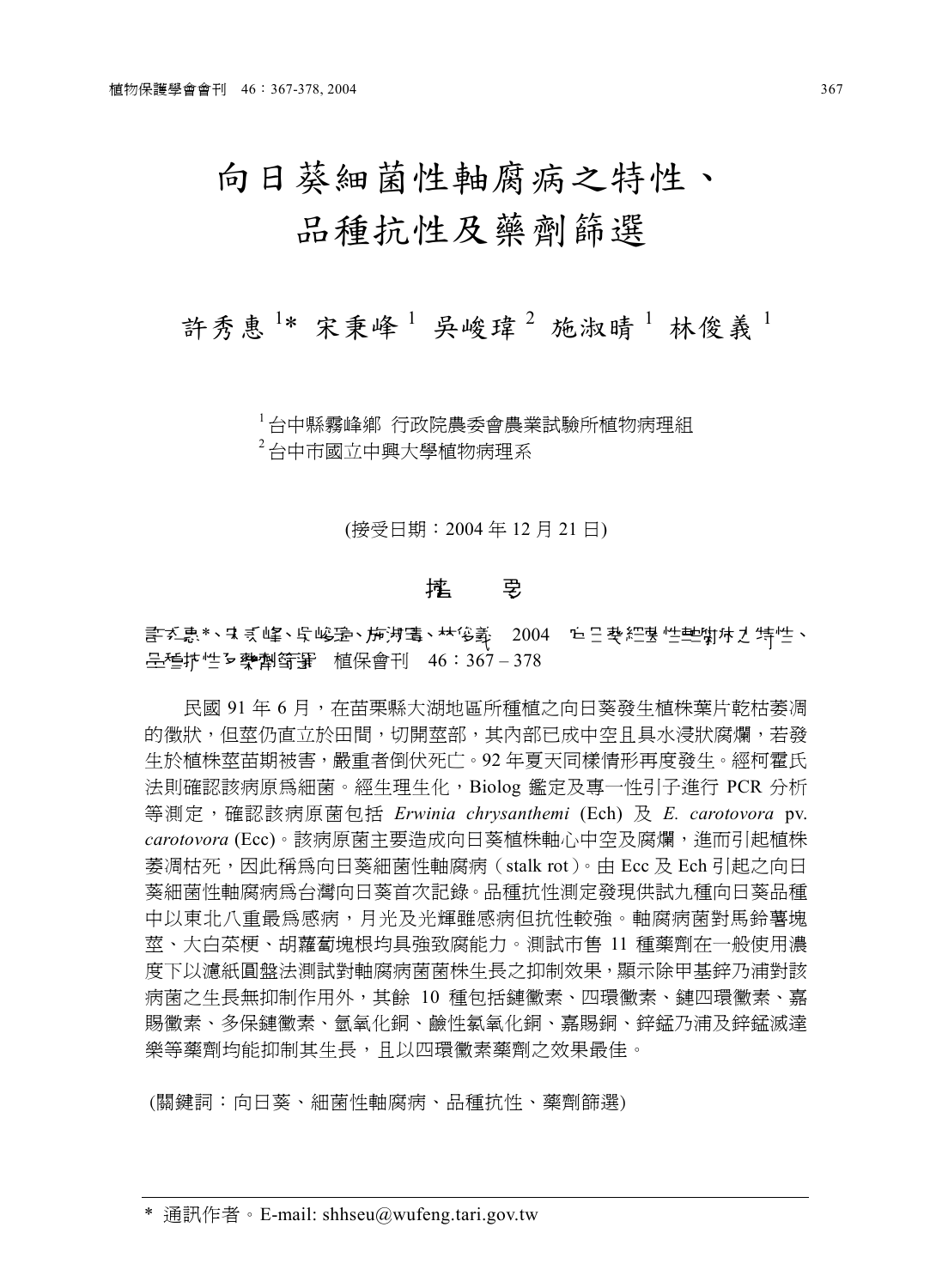#### 言 狐

向日葵(*Helianthus annuus* L.)俗稱葵 花、葵花籽、太陽花,英名 sunflower,屬 菊科(*Compositae*)之一年生草本植物<sup>(8),</sup> 原產於美洲西部,用途廣泛,除切花觀賞 外,因種子含豐富的脂肪及蛋白質,可用 於榨油、食用或將種子催成豆苗當蔬菜炒 食等,也被當成藥用植物。台灣於日據時 代即有種植,早期栽培於嘉南及高屏㆞ 區,近幾年常被當作觀賞作物及綠肥作 物。台灣 3-12 月月平均溫度在 18℃以 上,而向日葵栽培最滴溫度為 21-24℃, 因此台灣全年均適宜向日葵栽培,栽培地 區現已擴及台北、桃園、苗栗、台中、彰 化等地區,由於向日葵生長期短,栽培容 易,是一種頗具潛力的切花及庭園花卉。

向日葵植株從種子發芽到收穫,已知 病害超過 35 種(8, 11, 19, 23),常見有露菌病 (downy mildew)、銹病(rust)、菌核病 ( sclerotial disease)、白 絹 病 ( southern blight)、褐腐病(charcoal rot)、灰黴病(grey mold)、白粉病(powdery mildew)、葉斑 病(leaf spot)、*Verticillium* 萎凋病及病毒 病(viruse disease)等。台灣有關向日葵病 害的研究已發表的報告僅有真菌(1, 4, 6)及病 毒 $^{(7)}$ 方面,包括白絹病、菌核病 $^{(4,6)}$ 、白粉 病<sup>(1)</sup>、銹病、灰黴病及病毒病<sup>(7)</sup>等,但未有 其他病原之相關研究報告,僅在蔡等人之 著作中提及台灣向日葵有空胴病(hollow stalk)及細菌性葉斑病(bacterial leaf spot) 二種細菌性病害<sup>(8),</sup>但未有病害及病原菌 特性之描述。91年6月,在苗栗縣大湖地 區所栽種之向日葵植株葉片及葉炳出現乾 枯萎凋的徵狀,但莖仍直立於田間,此病 徵似青枯病危害,切開莖部,其內部已成 ㆗空且具水浸狀腐爛,情況嚴重者植株倒 伏死亡 $^{(5)}$ , 92 年夏天同樣情形再度發生, 且有蔓延的趨勢。本研究主要探討造成此 病害之病因,病原菌之特性,同時測試向

日葵品種之抗感性及病原菌對市售藥劑之 感受性,以供病害防治參考。

## 材料肆访法

#### 谋株來源

於新竹縣,苗栗縣,南投縣及彰化縣 等向日葵栽培區取回向日葵乾枯萎凋之罹 病植株,以次氯酸鈉漂洗 30 秒表面消 毒,並以無菌水漂洗後,切取罹病莖或葉 柄組織,置無菌蒸餾水㆗,經振盪均勻後 以移殖環沾取懸浮液,劃線於營養培養基 (nutrient agar,NA)平板上,置室溫下培 養㆒㆝,挑取單㆒菌落再劃線於 NA 平 板,重覆㆔次,移至 NA 斜面培養備用; 或者直接以組織分離法將病原組織塊直接 置於 NA 平板上,於室溫下培養,菌落長 出後挑選單㆒菌落,經㆔次純化後,移至 NA 斜面培養備用。

#### **标原性測定**

將分離所得之細菌菌株分別於 NA 斜 面上於室溫下培養一天後,以無菌蒸餾水懸 浮,並以分光光譜儀(spectrophotometer) 調整其吸光値(A 600)至 0.3,使其濃度約 爲 10<sup>8</sup> cfu /ml 作爲接種源,以注射接種方 法分別注射於萬國士煙草葉片內,置室溫 下觀察結果。

#### **旅原菌 鑑定**

#### (1)形態 b 生理生 化特性測定

將室溫下 NA 斜面上培養一天之供 試菌株,加入少許無菌水約 5 秒後,輕輕 吸起滴於載玻片上,加入等量的 2 % 鎢酸 染色液 (PTA, pH 7.5, 含 0.1%bovine serum), 二分鐘後以覆有 formvar 支持膜 的銅網沾取,再以濾紙吸乾多餘的水分, 置於 Hitach -7000 的穿透式電子顯微鏡 觀察細菌形態及鞭毛。供試菌株在 NA 斜 面上 30℃下培養一天, 依 Schaad  $^{(24)}$ 所述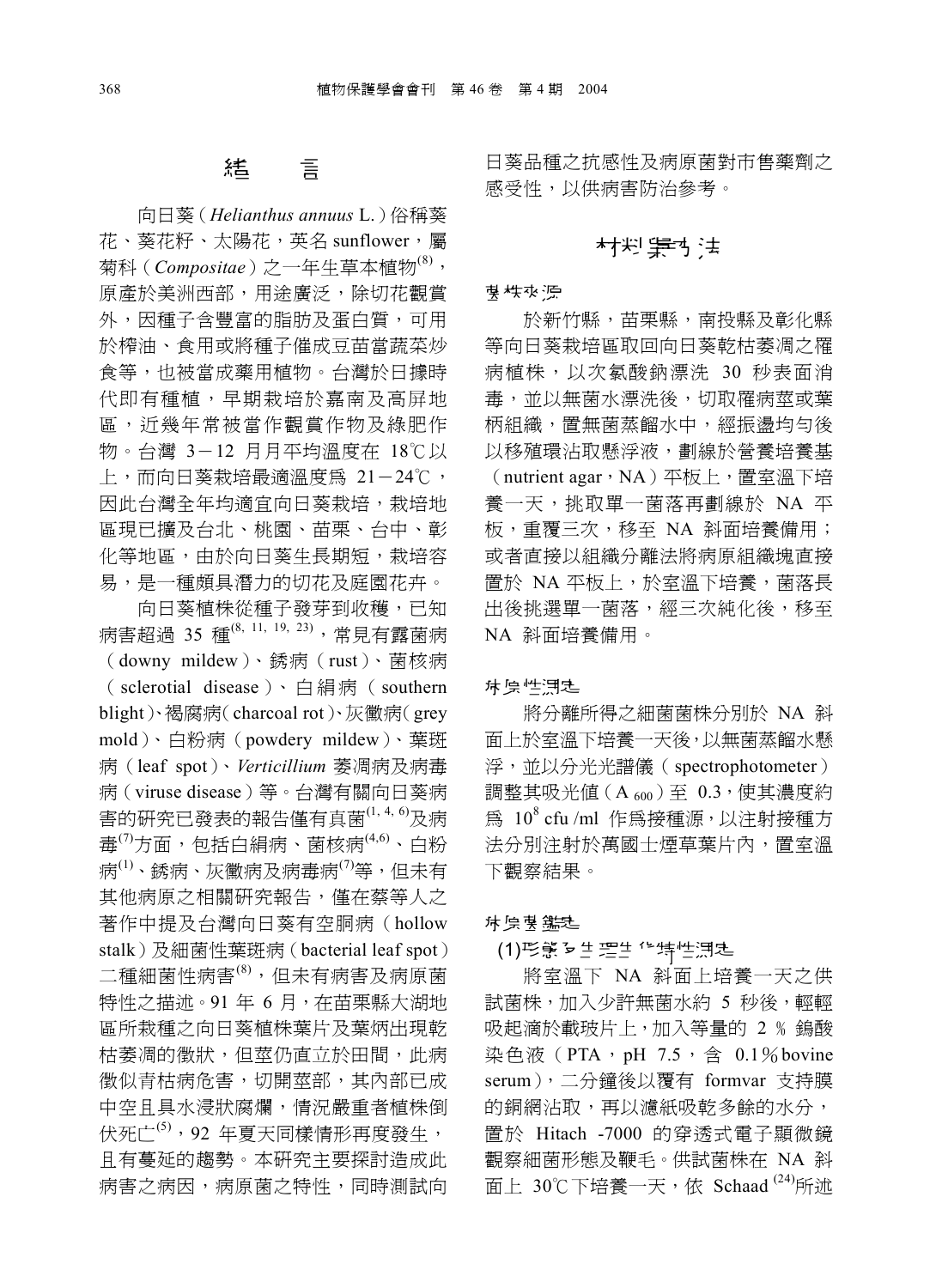進行革蘭氏染色(Gram stain),King's B 培 養基㆖螢光色素之形成,葡萄糖之利用方 式(氧化/發酵試驗,OF test),結晶紫果膠 (crystal violet pectate, CVP)培養基上果 膠分解能力,YDC(Yeast extract- dextrose-CaCO<sub>3</sub>)培養基上之菌落顏色, 37℃下之 生長能力,氧化酵素(oxidase test)測定、 催化酵素(catalase)測定、明膠(gelatin) 液 化能力及 利 用 sorbitol 、 melibiose 、 citrate、raffinose、arabitol 及 lactose 產酸 能力測定等。

#### (2) Biolog 系統鑑定

選取 Sf016-Sf054 共 12 支向日葵軸 腐病菌株,分別培養於 BUGM (Biolog Universal Growth Medium, medium 36 g, Bacto Agar 15g)培養基中約 16-24 小時, 之後懸浮於 IF buffer  $(0.4\% \text{ NaCl} \cdot 0.03\%$ pluronic F-68, 0.01% gellan gum) 中,調 整濃度為 63 % T,分別加入 Biolog GN2 反 應盤(Biolog Inc. Hayward,  $CA$ ) 中, 每 孔加入 150 ul 細菌懸浮液, 置於 30℃下培 養 4 - 24 小時,之後以光譜儀測讀,最後 將資料輸入電腦與 Biolog GN2 資料庫 (Biolog 4.0 版)㆗比對,以鑑定其種屬(依 廠商指示使用)。

#### (3)專- 性引う對聚合酵素連鎖に應分析 (polymerase chain reaction, PCR)

選 取 向 日 葵 軸 腐 病 之 病 原 菌 株 Sf003、Sf011、Sf012、Sf013、Sf014、Sf015、 Sf016、Sf017、Sf018、Sf019、Sf020、Sf021、 Sf022、Sf024、Sf025、Sf051、Sf052、Sf053、 Sf054、Sf065 及 Sf066 等 21 支作為供試菌 株 , 以 及 分 離 自蝴蝶 蘭 已 知 為 *E*. *chrysanthemi* 的菌株(SR6 及 SR9),分離 自海芋 已 知 為 *E*. *carotovora* subsp. *carotovora* 之菌株(Zan3 及 Zan20)等為 對照菌株。

供試菌株於 NA 培養基分別培養 24 小

時後,依 Wang 等<sup>(26)</sup>之方法略加修改以製 備 PCR 反應之細菌 DNA 模板,其步驟如 下:以滅菌過之牙籤沾取培養基上單一菌 落,放入含有 20 ml 0.5 N NaOH 之微量離 心管中,劇烈振盪並短暫離心後直接加入 20 ul 1 M Tris-HCl (pH 8.0)混合均勻,取 此製備液 2 ml 當 DNA 模版。並同時以 5A/5B (2, 12 )(此引子對是依 Ech 之 *pecS* 基 因的核酸序列設計而得,對 *E*. *chrysanthemi* 菌株具專㆒性),及 EC1/EC2(14)(此引子對 是依 Ec 之 *pel* 基因的核酸序列設計而得, 對 *E. carotovora* 菌株具專一性) 為引子  $\frac{1}{21}$ , 淮行 PCR 反應。各引子濃度約 0.5  $\mu$ M, 分別加入 PCR 各反應物: 250 µM dNTPs, 0.6 單位的 DyNazyme II DNA Polymerase (Finnzymes Oy Inc., Finland),  $\cup \mathcal{R}$  2 ul 10 × 的反應緩衝液(10mM Tris-HCl,pH 8.8, 1.5mM  $MgCl<sub>2</sub>$ , 50mM KCl  $\cancel{\mathcal{R}}$  0.1% Triton X-100), 總反應體積為 20μl。

PCR 增幅條件先以 94℃反應 5 分鐘, 之後進行 94℃ 30 秒,55℃ 30 秒,72℃ 30 秒, 共 32 個循環, 最後再進行 72℃ 5 分鐘㆒個循環。增幅後之產物則以 1.5 % agarose (1 x TAE buffer)之電泳分析 (100 V), 並以 Gen-100 DNA ladder(GeneMark Technology, ROC ) 為 大 小 標 幟 ( size marker), 最後以溴化乙錠 (ethidium bromide 0.5 mg / ml) 染色觀察,並照相記 錄。

#### 品種抗性を致腐能す 測定

選取 Sf003、Sf011、Sf016、Sf025 為 供試 Ech 菌株,將菌液混合後製備成  $10^8$ cfu/ml 為接種源,以無傷口噴霧接種方 式,分別接種於太陽、光輝、月光、東北 八重、情人節、雙色混合、華麗紅褐、香 吉士-橙及香吉士-檸檬等 9 個不同品種之 向日葵植株上,並套塑膠袋保濕,置 30℃ 生長箱中,2 天後除去塑膠袋,觀察並記 錄病徵出現情形。同時選取向日葵軸腐病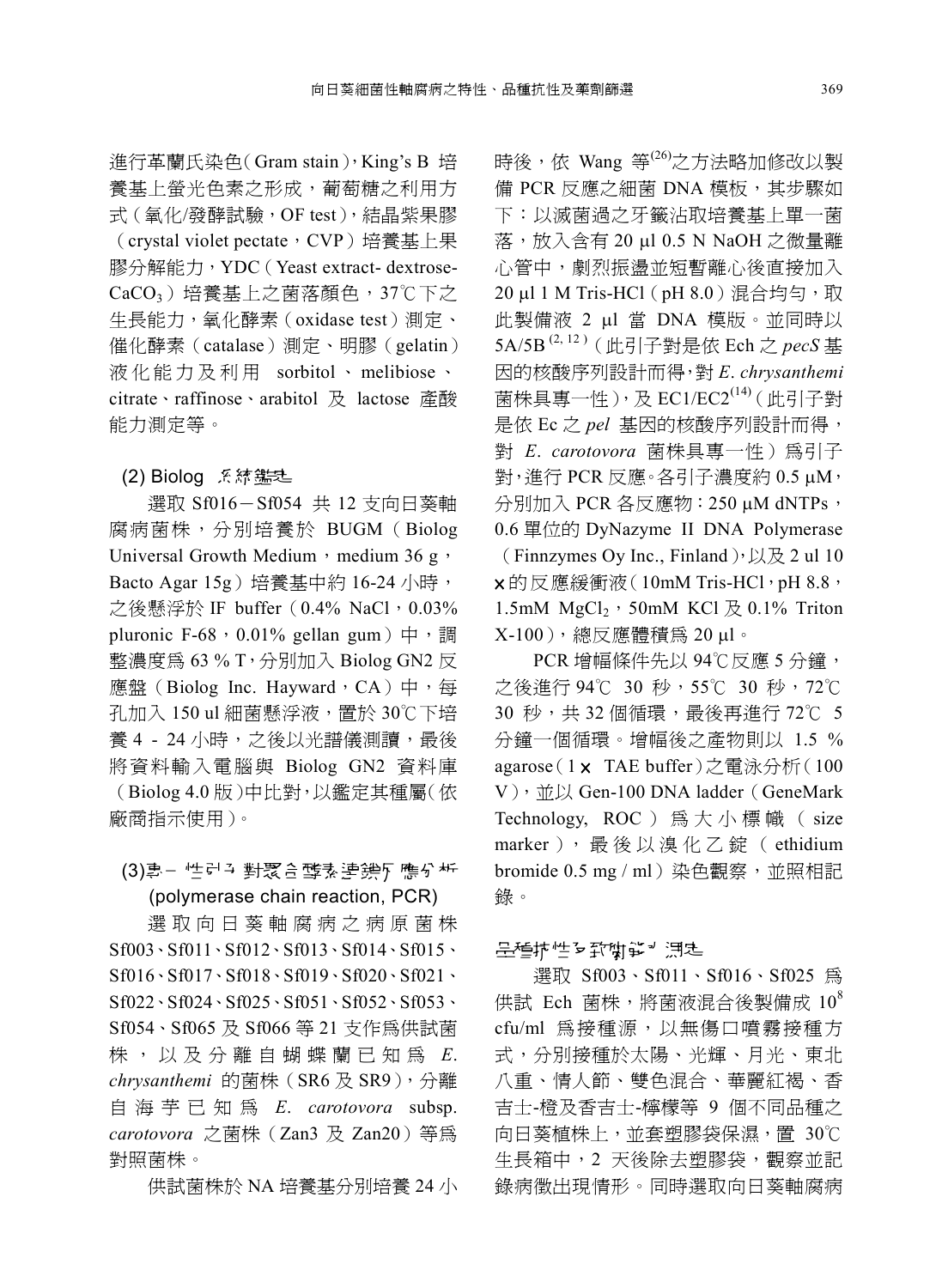菌(包含 Ecc 及 Ech 菌株),於實驗室以 穿刺接種法將病原菌接種至馬鈴薯塊莖、 大白菜梗及胡蘿蔔塊根上,以確定其致腐 能力。

#### 空倒感受性混乱

利 用 濾 紙 圓 盤 擴 散 法 ( paper disc diffusion method)<sup>(10)</sup>於 N A 培養基上測 定供試軸腐病菌對不同藥劑不同濃度之感 受性。各菌株濃度爲 10<sup>8</sup> cfu/ml 分別取 0.1 ml 混於水瓊脂(water agar)中,再覆於 NA 平版㆖;將各種藥劑稀釋成不同濃度 後,分別取 0.1 ml 滴於每片濾紙(直徑 12.7 mm)㆖,之後每皿放 3 個含藥之濾紙圓 盤,並以浸無菌水之濾紙盤為對照組,在 室溫下培養 2 - 3 天後,測量抑制圈大 小,若無抑制圈產生表示此藥劑在所測試 的濃度㆘對供試菌株之生長無抑制效果。 取 Sf003、Sf011、Sf012、Sf013、Sf014、 Sf015、Sf016、Sf017、Sf018、Sf019、Sf020、 Sf021、Sf022、Sf024 及 Sf025 等 15 個 Ech 菌株及 Sf052、Sf053 及 Sf054 等 3 個 Ecc 菌株做為供試菌株,供試 11 種市售藥劑及 稀釋濃度如下:四環黴素(tetracycline, 30.3%SP, 商品名為鉑美樹, 臺灣氰氨公 司,濃度為 200、400、600 ppm)、鏈㆕環 黴素(streptomycin + tetracycline,  $10\%$  SP, 商品名為枯萎寧,全台公司,濃度為 100、 200、400 ppm);鏈黴素(streptomycin, 12.5% S, 商品名為立農黴素, 岦農公司, 濃度為 100、200、400 ppm), 多保鏈黴素 ( thiophanate methyl + streptomycin , 68.8%WP,商品名為安達菌,瑞繐公司, 濃度為 500 、1000 、1500 ppm), 嘉賜黴 素(kasugamycin, 2% S, 商品名為加收米, 大勝化工,濃度為 100、200、400 ppm); 含 銅 類 藥 劑 之 鹼 性 氯 氧 化 銅 ( copper oxychloride, 85% WP, 商品名為健果銅, 益欣公司,濃度為 1000、1500、2000 ppm), 氫氧化銅(copper hydroxide,77 % WP,

商品名為果菜多-101,英明公司,濃度為 1000 、 1500 、 2000 ppm ), 嘉 賜 銅 ( kasugamycin + copper oxychloride , 81.3%WP,商品名為統統好,大勝化工, 濃度為 500、1000、1500 ppm), 鋅錳滅達 樂 (mancozeb + metalxyl, 80%WP, 商品 名為全滅露-鋅錳,富農公司,濃度為 1000、 1500、 2000 ppm), 鋅錳乃浦 ( mancozeb, 80%WP , 商 品 名 為 萬 生 - 200,杜邦公司,濃度為 1000、1500、2000 ppm)及甲基鋅乃浦(mezineb, 70%WP, 商品名為安收多,台灣拜耳公司,濃度為 1000、1500、2000 ppm)等供試藥劑。

## 狦

#### 痜紉

田間罹病植株病徵在葉片呈現失水萎 凋狀,之後葉片及葉柄褐化乾枯,花朵也 失水下垂,但莖仍直立於田間(圖一,1), 切開莖部,其內部已成中空且具水浸狀腐 爛,若植株莖部組織未纖維化前即罹病, 則植株倒伏死亡。接種的向日葵植株葉 片,初呈水浸狀斑(圖㆒,2),病斑迅速 擴大,約二天後整個葉片及葉柄出現水浸 狀褐化軟腐狀(圖㆒,3),若環境乾燥則 葉片呈現褐化萎凋病徵(圖一,4),最後 植株倒伏,甚至萎凋死亡。

#### **旅** 原性測定

將供試 21 株細菌菌株以注射接種方 法注射於萬國士煙草葉片 6 個小時後即 出現壞疽斑,24 小時內壞疽斑沿著葉脈蔓 延,並造成煙草葉片及葉柄組織軟腐病徵。

#### **旅原 菌 鑑定**

#### (1)形態 及生理生化特性

供試 21 株病原菌均為革蘭氏陰性菌 (Gram negative), 桿狀具周生鞭毛, 兼性 厭氧之細菌, 在 NA 上為白色透明菌落, 在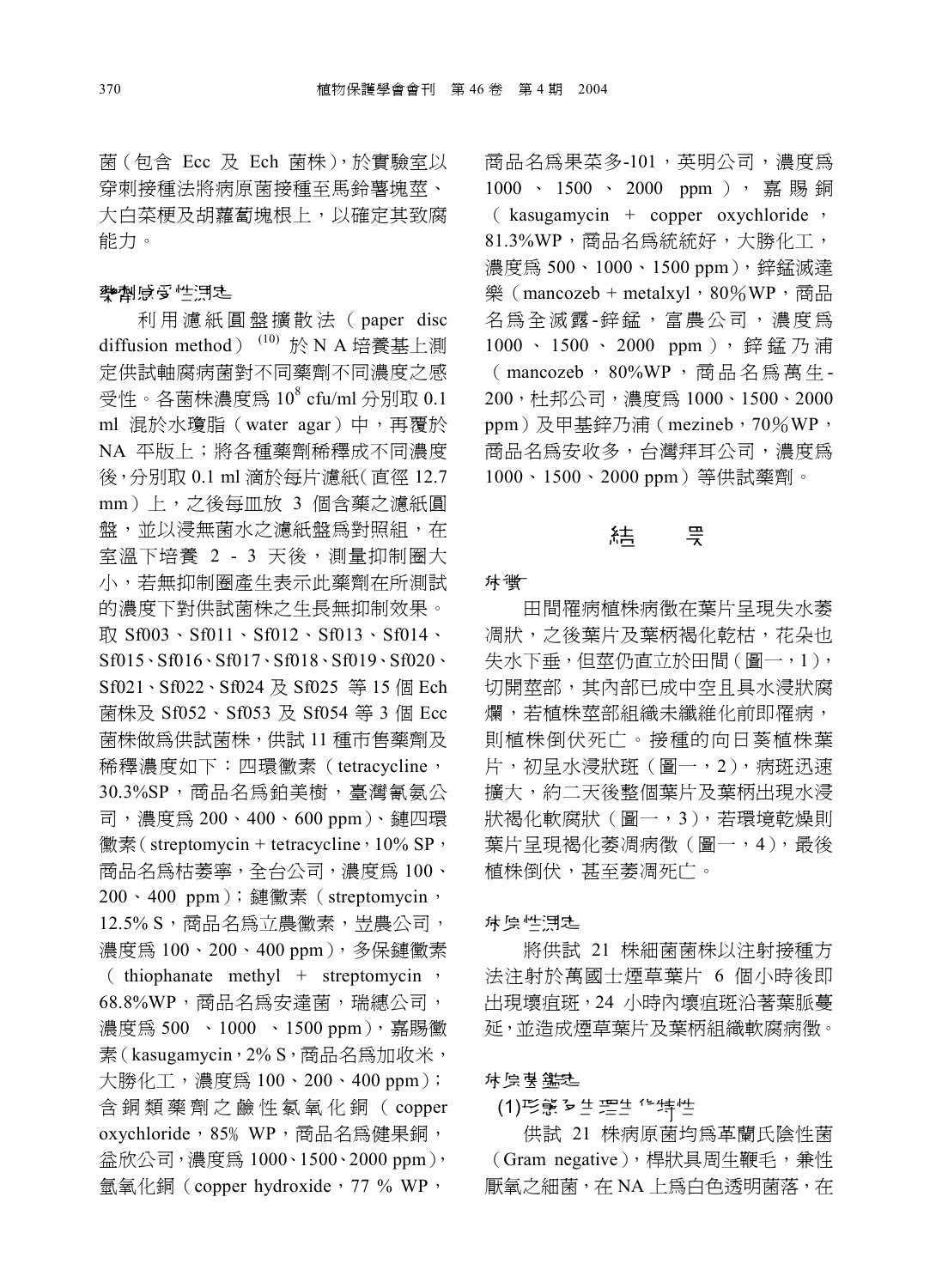

- 圖㆒、向日葵軸腐病之病徵:
	- 1.向日葵田間病徵。
	- 2.接種的向日葵葉片出現水浸狀病斑。
	- 3.接種的向日葵莖軸初期腐爛病徵(箭頭)。
	- 4.接種的向日葵嚴重時葉片及莖軸乾枯萎凋。
- Fig. 1. Symptoms of sunflower stalk rot:
	- 1. Field symptoms of sunflower stalk rot.
	- 2. Early water-soaking symptoms on leaves.
	- 3. Early stalk necrosis symptoms (arrowhead) occurring on the sunflower stalk.
	- 4. Severely infected sunflower showing wilt symptoms.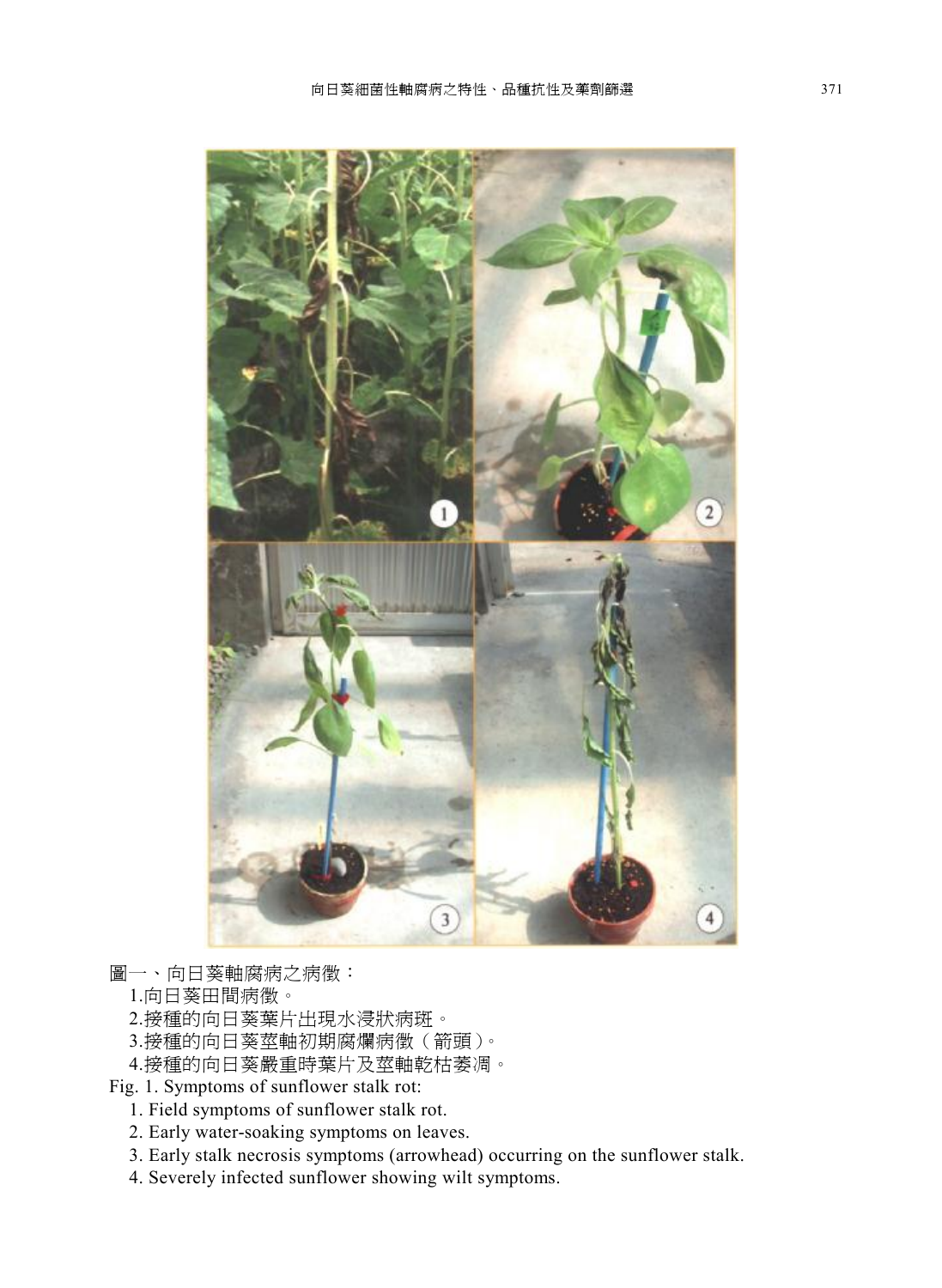King's B 培養基㆖不產生螢光色素,在 YDC 培養基上形成白色菌落,具果膠分解能力, 於 37℃可生長,不具氧化酵素(oxidase test),但具液化明膠(gelatin)及催化酵素 (catalase)的能力,且能利用 melibiose,

citrate, raffinose 及 lactose 產酸,不能利用 sorbitol 及 arabitol 產酸,顯示供試病原菌屬 於 *Erwinia* 屬。各供試向日葵菌株之生理生 化結果與已知為 Eca、Ecc、Ech 等菌株之生 理生化結果如表一所示。

表㆒、向日葵軸腐病菌之生理生化測試結果

Table 1. Results of physiological and biochemical characters of *Erwinia carotovora* subsp. *carotovora* and *Erwinia chrysanthemi* isolated from sunflower

|                               |                     |                  |                  | Isolates from sunflower     |                  |  |
|-------------------------------|---------------------|------------------|------------------|-----------------------------|------------------|--|
| Characters                    | $\mathrm{Eca}^{1)}$ | Ecc <sup>2</sup> | Ech <sup>3</sup> | $\text{Ecc}^{\overline{2}}$ | Ech <sup>3</sup> |  |
|                               |                     |                  |                  | $(3$ isolates)              | $(18$ isolates)  |  |
| Gram strain                   | 4)                  |                  |                  |                             |                  |  |
| Anaerobic growth              | $\hspace{0.1mm} +$  | $^{+}$           | $^{+}$           | $+$                         | $+$              |  |
| Colonies yellow on YDC        |                     |                  |                  |                             |                  |  |
| Colonies mucoid on YDC at 30• |                     |                  |                  |                             |                  |  |
| Fluorescent pigment on KB     |                     |                  |                  |                             |                  |  |
| Oxidase                       |                     |                  |                  |                             |                  |  |
| CVP test                      | $+$                 | $+$              | $+$              | $+$                         | $+$              |  |
| Gelatin                       | $^{+}$              | $^{+}$           | $^{+}$           | $+$                         | $^{+}$           |  |
| Catalase                      | $^{+}$              | $+$              | $^{+}$           | $+$                         | $+$              |  |
| Potato soft rot               | $^{+}$              | $^{+}$           | $^{+}$           | $+$                         | $^{+}$           |  |
| Indole production             |                     |                  | $^{+}$           |                             | $^{+}$           |  |
| Sensitivity to erythromycin   |                     |                  | $^{+}$           |                             | $^{+}$           |  |
| Phosphatase activity          |                     |                  | $+$              |                             | $+$              |  |
| Growth at 37°C                |                     | $^{+}$           | $^{+}$           | $+$                         | $^{+}$           |  |
| Reducing sugars from sucrose  | $^{+}$              |                  |                  |                             |                  |  |
| Acid produced from:           |                     |                  |                  |                             |                  |  |
| sorbitol                      |                     |                  |                  |                             |                  |  |
| melibiose                     | $^{+}$              | $^{+}$           | $^{+}$           | $+$                         | $^{+}$           |  |
| raffinose                     | $^{+}$              | $^{+}$           | $^{+}$           | $+$                         | $^{+}$           |  |
| arabitol                      |                     |                  |                  |                             |                  |  |
| lactose                       | $^{+}$              | $^{+}$           | $^{+}$           | $^{+}$                      | $^{+}$           |  |

1) Eca, *Erwinia carotovora* subsp. *atroseptica*.

2) Ecc, *Erwinia carotovora* subsp. *carotovora.*

3) Ech, *Erwinia chrysanthemi*.

 $^{4)}$  +, positive ; -, negative.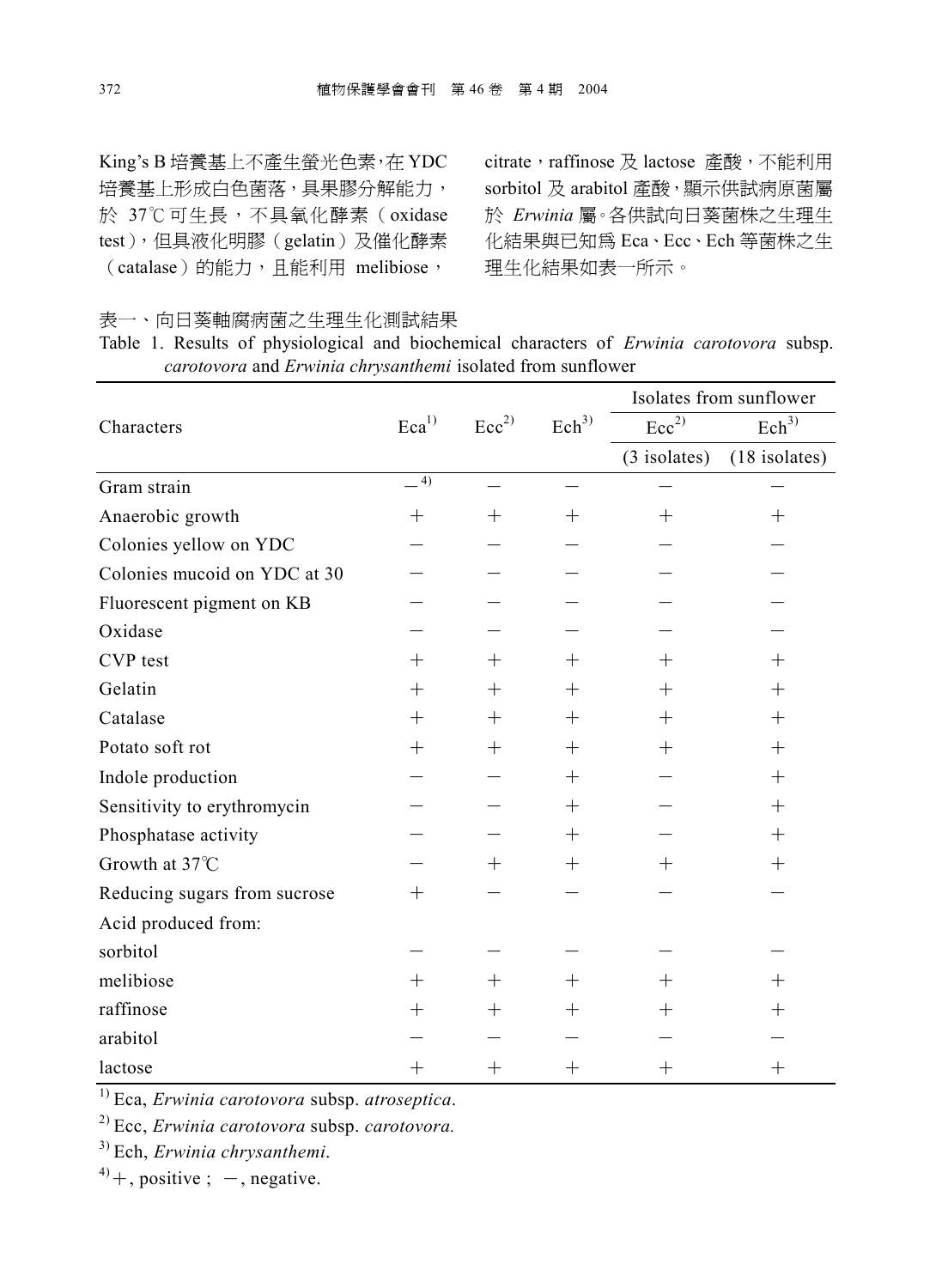#### $(2)$  Biolog 系統鑑定

供試 12 株向日葵菌株中之 9 株菌株  $(Sf016-Sf022,ST024,ST025)$ , 經由 Biolog GN MicroPlate 鑑定系統測試,結果顯示供 試菌株與 *E. chrysanthemi* 相似值在 0.8- 0.97 間 , 而 與 *E*. *carotovora* subsp. *atroseptica*,*E. carotovora* subsp. *carotovora*, *E. carotovora* subsp. *betavasculorum* 及 *E*. *amylovora* 之相似值均在 0 - 0.02 之間。而 其餘供試之 3 株菌株 (Sf052, Sf053 及 Sf054)其測試結果與 *E. carotovora* subsp. carotovora 之相似值分別為 0.86,0.87 及 0.90,但與 *E. chrysanthemi* 之相似值為 0, 顯示供試向日葵菌株包括 Ecc 及 Ech。

(3)專- 性引う對聚合酵素連鎖仄 應測定 電泳分析結果如圖㆓所示,利用針對 *E. chrysanthemi*及 *E. carotovora* 所設計之兩 組引子對 5A/5B 及 EC1/EC2 進行聚合酵素 連鎖反應,測試結果顯示供試之 21 支向日 葵菌株中有 18 支與供試 Ech 菌株 SR6 及 SR9 的結果相同,在 500 bp 處可產生一條 專一性的 DNA 片段,而 Sf052、Sf053 及 Sf054 等三支菌株與供試 Ecc 菌株 Zan3 及 Zan20 的結果相同,在 434 bp 處可產生一 條專㆒性的 DNA 片段。

#### 品種抗性及致腐能扩通症

將供試向日葵 Ech 菌株之懸浮液以 無傷口噴霧接種方法接種於 9 種不同的 向日葵品種植株上,2 天後葉片即出現水浸 狀壞疽斑,病斑迅速蔓延,之後整個葉片 下垂萎凋,莖部也出現褐化斑,最後植株 乾枯萎凋死亡。各品種間以東北八重最為 感病,7天後植株均已萎凋死亡,香吉士-檸檬與香吉士-橙約 10-14 ㆝,太陽與雙



- 圖㆓、以引子對 5A/5B 及 EC1/EC2 應用 PCR 反應鑑定向日葵細菌性軸腐病菌。
- Fig. 2. Identification of Soft rot bacteria by PCR with primer pairs 5A/5B and EC1/EC2. Genomic DNA of bacterial strains were used as the template and prepared from lane 1, *Erwinia carotovora* subsp. *Carotovora*; lane 2, *E*. *chrysanthemi*; lane 3, genomic DNA mixture of *E. carotovora* and *E*. *chrysanthemi*; lanes 4,8, and 9, *E*. *chrysanthemi*  isolated from sunflowers; lanes 5, 6, and 7, *E. carotovora* subsp. *carotovora* isolated from sunflowers. Lane M, Gen-100-bp DNA ladder. Arrows indicate 500- and 434-bp PCR-amplified products.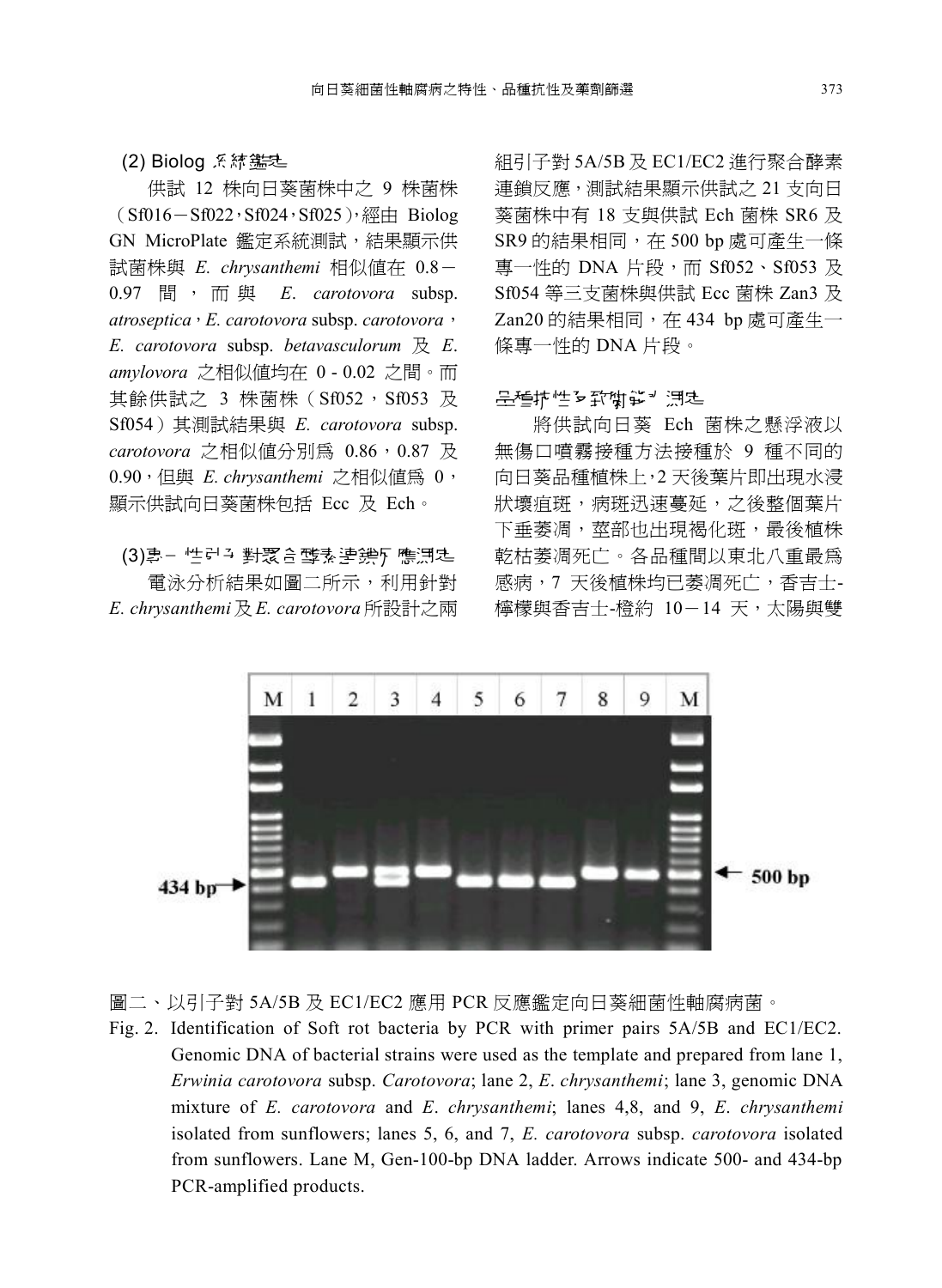色混合約 2 至 3 星期,情人節與華麗紅 褐約 3 至 4 星期,光輝及月光約 4 至 5 星期。9 個供試向日葵品種中抗性最強的 香吉士-橙,香吉士-檸檬與東北八重。該病 品種為光輝及月光,接種 1 個月後才逐漸

萎凋死亡。各品種間抗性依序為月光,光 輝,華麗紅褐,情㆟節,雙色混合,太陽, 原細菌不論 Ecc 或 Ech 在馬鈴薯塊莖、

表二、各種農藥在不同濃度下對向日葵軸腐病菌生長之抑制

|                                         | Table 2. Growth inhibition of <i>Erwinia chrysanthemi</i> and <i>E. carotovora</i> subsp. <i>carotovora</i> under |  |  |  |
|-----------------------------------------|-------------------------------------------------------------------------------------------------------------------|--|--|--|
| various concentrations of agrochemicals |                                                                                                                   |  |  |  |

|                                   | Concentration | No. of strains inhibited/ |     | Inhibited radius |                  |  |
|-----------------------------------|---------------|---------------------------|-----|------------------|------------------|--|
| Chemical                          |               | no. of strains tested     |     | (cm)             |                  |  |
|                                   | (ppm)         | Ech                       | Ecc | Ech              | Ecc              |  |
| Streptomycin                      | 100           | 15/15                     | 3/3 | $1 - 1.7$        | 0.53             |  |
| $(12.5\% S)$                      | 200           | 15/15                     | 3/3 | $1.16 - 1.86$    | $0.57 - 0.63$    |  |
|                                   | 400           | 15/15                     | 3/3 | $1.5 - 2.16$     | $0.77 - 0.97$    |  |
| Streptomycin                      | 100           | 15/15                     | 3/3 | $0.26 - 0.5$     | $0.97 - 1.2$     |  |
| +tetracycline                     | 200           | 15/15                     | 3/3 | $0.56 - 1.1$     | $1.17 - 1.5$     |  |
| $(10\% SP)$                       | 400           | 15/15                     | 3/3 | $0.79 - 1.23$    | $1.5 - 1.97$     |  |
|                                   | 200           | 15/15                     | 3/3 | $1.96 - 2.93$    | $2.03 - 2.2$     |  |
| Tetracycline                      | 400           | 15/15                     | 3/3 | $2.23 - 3.33$    | $2.07 - 2.37$    |  |
| $(30.3\% SP)$                     | 600           | 15/15                     | 3/3 | $2.76 - 3.63$    | $2.23 - 2.63$    |  |
|                                   | 1000          | 15/15                     | 3/3 | $0.03 - 0.86$    | $0.33 - 0.63$    |  |
| Copper hydroxide<br>$(37.5\%$ EC) | 1500          | 15/15                     | 3/3 | $0.2 - 0.96$     | $0.4 - 0.67$     |  |
|                                   | 2000          | 15/15                     | 3/3 | $0.4 - 1.96$     | $0.47 - 0.73$    |  |
| Thiophanate methyl                | 500           | 15/15                     | 3/3 | $0.86 - 1.5$     | $04 - 0.5$       |  |
| + streptomycin                    | 1000          | 15/15                     | 3/3 | $1.1 - 1.86$     | $0.5 - 0.6$      |  |
| $(68.8\%$ WP)                     | 1500          | 15/15                     | 3/3 | $1.36 - 2.16$    | $0.57 - 0.73$    |  |
| Copper oxychloride<br>$(85\%$ WP) | 1000          | 15/15                     | 3/3 | $0.03 - 0.63$    | $0.47 - 0.5$     |  |
|                                   | 1500          | 15/15                     | 3/3 | $0.16 - 0.73$    | $0.53 - 0.57$    |  |
|                                   | 2000          | 15/15                     | 3/3 | $0.06 - 0.96$    | $0.6 - 0.63$     |  |
| Kasugamycin<br>$(2\% S)$          | 100           | 15/15                     | 3/3 | $0.4 - 1.06$     | $0.6 - 1.13$     |  |
|                                   | 200           | 15/15                     | 3/3 | $0.43 - 1.36$    | $0.9 - 1.57$     |  |
|                                   | 400           | 15/15                     | 3/3 | $1.03 - 1.96$    | $1.2 - 2.1$      |  |
| Kasugamycin                       | 500           | 15/15                     | 3/3 | $0.03 - 0.33$    | $0.5 - 0.7$      |  |
| +copper oxychloride               | 1000          | 15/15                     | 3/3 | $0.23 - 0.73$    | $0.77 - 0.87$    |  |
| $(81.3\%$ WP)                     | 1500          | 15/15                     | 3/3 | $0.6 - 1.16$     | $0.87 - 1.1$     |  |
| Mancozeb                          | 1000          | 15/15                     | 2/3 | $0.1 - 0.33$     | $0 - 0.07$       |  |
| $+Metalxyl$                       | 1500          | 15/15                     | 2/3 | $0.2 - 0.53$     | $0 - 0.07$       |  |
| $(80\%$ WP)                       | 2000          | 15/15                     | 2/3 | $0.26 - 0.53$    | $0 - 0.1$        |  |
| Mancozeb<br>$(80\%$ WP)           | 1000          | 15/15                     | 1/3 | $0.1 - 1.53$     | $0 - 0.1$        |  |
|                                   | 1500          | 15/15                     | 1/3 | $0.13 - 1.7$     | $0 - 0.17$       |  |
|                                   | 2000          | 15/15                     | 1/3 | $1.03 - 1.86$    | $0 - 0.33$       |  |
|                                   | 1000          | 3/15                      | 0/3 | $0.1 - 0.2$      | $\boldsymbol{0}$ |  |
| Mezineb                           | 1500          | 4/15                      | 0/3 | 0.2              | $\boldsymbol{0}$ |  |
| $(70\%$ WP)                       | 2000          | 6/15                      | 0/3 | $0.2 - 0.33$     | $\boldsymbol{0}$ |  |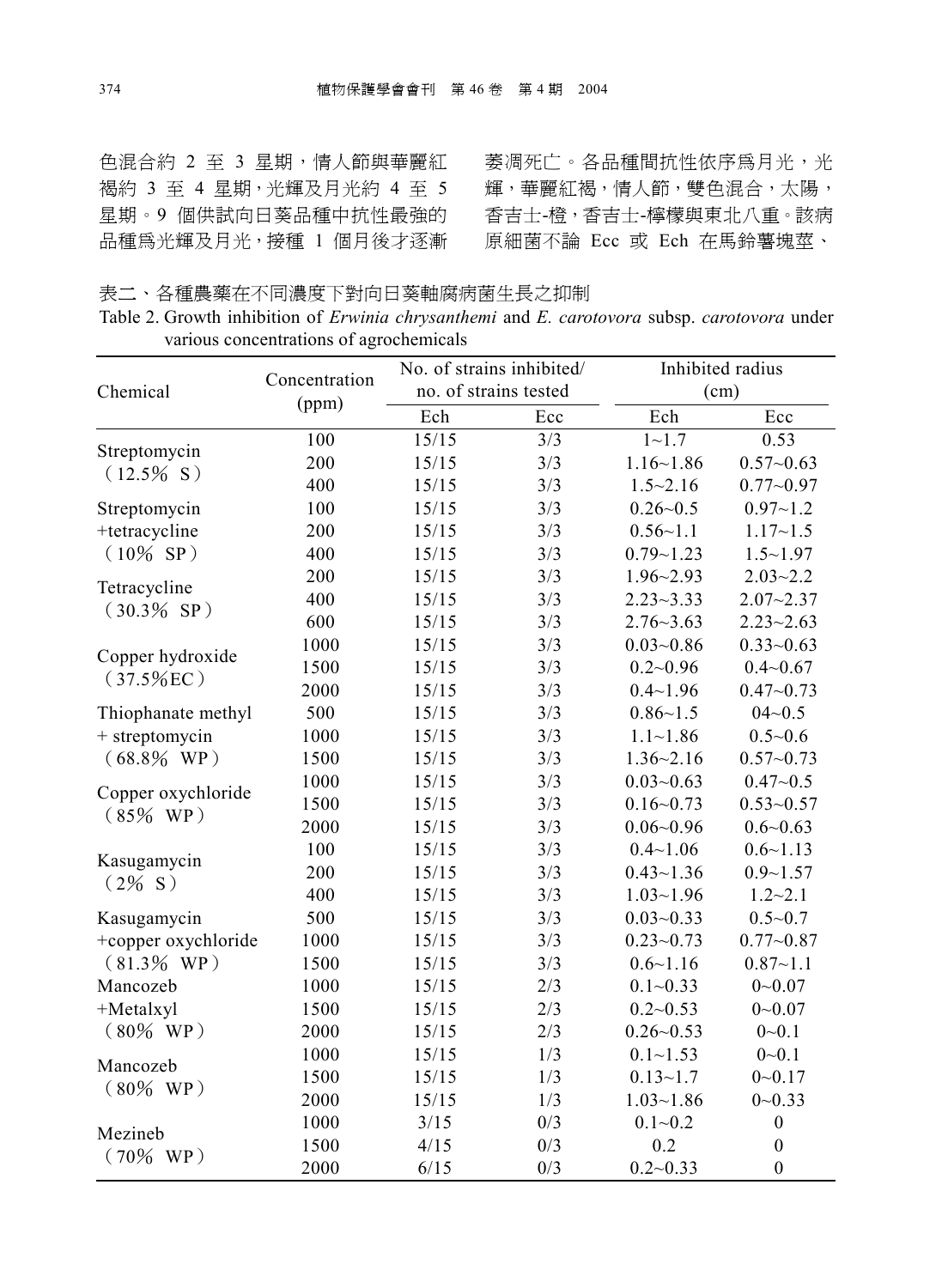大白菜梗、胡蘿蔔塊根均具強致腐能力, 於 6 小時後即可產生軟腐病徵。

#### 空倒感の性

以濾紙圓盤擴散法測定供試 15 株向 日葵 Ech 菌株及 3 株向日葵 Ecc 菌株 對不同藥劑不同濃度之感受性。測試市售 11 種藥劑在一般使用濃度下對該病菌生 長之抑制效果,結果顯示除㆙基鋅乃浦 (mezineb,70% WP)對供試之向日葵 Ecc 菌株之生長不具抑制能力外,其餘供試之 藥劑在供試濃度下對供試向日葵菌株之生 長均具有抑制效果,雖然各菌株間形成之 抑制圈大小有所差異,但差異不大。而所 有藥劑㆗又以㆕環黴素藥劑之效果最佳。 各供試濃度形成之抑制圈半徑(已扣除濾 紙大小)如表二所示。

## 癚 阶

民國 91 年-92 年間相繼在新竹縣, 苗栗縣,南投縣及彰化縣等向日葵栽培區 發現植株失水萎凋的問題,初看極似青枯 病之危害病徵,經初步確認該病原為細菌 (5),主要特徵在於莖部受害後會呈現腐爛 中空的現象。依國外(15, 16, 17)資料顯示,向 日葵上曾紀錄植株褐化且莖部中空之軸腐 病(stalk rot),也會造成植株萎凋死亡, 其所述之病徵與台灣向日葵上發現之病徵 相同,由於此病害主要在向日葵莖部造成 ㆗空腐爛,因此我們也將此病害稱為向日 葵細菌性軸腐病。這是向日葵細菌性軸腐 病在台灣發生的首次記錄。

向日葵㆖分離之細菌依生理生化特性 分析確認該病原細菌分類上應屬於 *Erwinia* 屬(20, 24)的細菌,此病原菌在馬鈴 薯塊莖、大白菜梗及胡蘿蔔塊根上,亦具 強致腐能力。在 *Erwinia* 屬細菌中<sup>(24)</sup>具有 致腐能力之細菌包括 *E*. *carotovora* subsp. *atroseptica* (Eca) 、 *E*. *carotovora* subsp. *betavasculorum* (Ecb)、*E. carotovora* subsp. *carotovora* (Ecc) 、 *E*. *carotovora* subsp. *odorifera* (Eco) 、 *E*. *carotovora* subsp. *wasabiae* (Ecw)及 *E*. *chrysanthemi* (Ech)等(3, 9, 13, 24), 在台灣浩成作物細菌性軟腐病的細 菌主要為 Ecc 或 Ech,但是僅利用生理生化 特性較難區分 Ecc 或  $\mathrm{Ech}^{(9)}$ , 因此本研究進 ㆒步經由核酸特性不同,以 PCR 方法進行 鑑定分析,依朱等報告<sup>(2, 9, 12, 18</sup>) 所述,針 對 *E. chrysanthemi* 之核酸序列所設計出之 引子對 5A/5B 進行 PCR 反應,可於 500 bp 處增幅出專㆒性片段,以 Darrasse 等所設 計出之引子對 Ec1/Ec2 淮行 PCR 反應 $^{(9)}$  $14)$ , 針對 Eca、Ecc、Eco 及 Ecw 等 Ec 的 菌株,均可在 434 bp 處增幅出一條專一性 的 DNA 片段,分析結果顯示供試的向日葵 軸腐病菌株㆗有 18 支菌株與供試已知為 *Erwinia chrysanthemi* 及蝴蝶蘭菌株均可增 幅出㆒條 500 bp 之專㆒性產物,而供試的 向日葵軸腐病菌株中有三支菌株與供試已 知為 Ecc 之彩色海芋菌株在 434 bp 處均產 生相同的專㆒性產物。進㆒步再以 Biolog 系統鑑定供試的向日葵軸腐病菌株,結果 亦顯示其㆗所選取之9支菌株與Ech相似值 在 0.8-0.97 之間,另 3 支菌株與 Ecc 之 相似値為  $0.86-0.90$  之間,由此可知造成 台 灣 向 日 葵 軸 腐 病 之 病 原 菌 包 含 *E*. *chrysanthemi* (Ech) 及 *E*. *carotovora* subsp. *carotovora* (Ecc)。

國外資料顯示 Ecc 最適生長溫度為 28 -30℃,而 Ech 最適生長溫度為 34-37℃  $\left(22\right)$ ,一般而言,危害作物之病原菌通常以 其中之一爲主,但也同時發現 Ecc 及 Ech 危害同㆒作物,如青蔥、玉米、馬鈴薯、 蘿蔔及彩色海芋等 (3, 13, 25),在本研究取樣 分離結果顯示,造成向日葵軸腐之病原菌 包括 Ech 及 Ecc, 且 Ech 多於 Ecc 菌株, 因此在台灣栽培向日葵尤其在多雨的季節 應防範細菌性軸腐病發生,且台灣地區位 於亞熱帶,平均氣溫較高,再加上近年來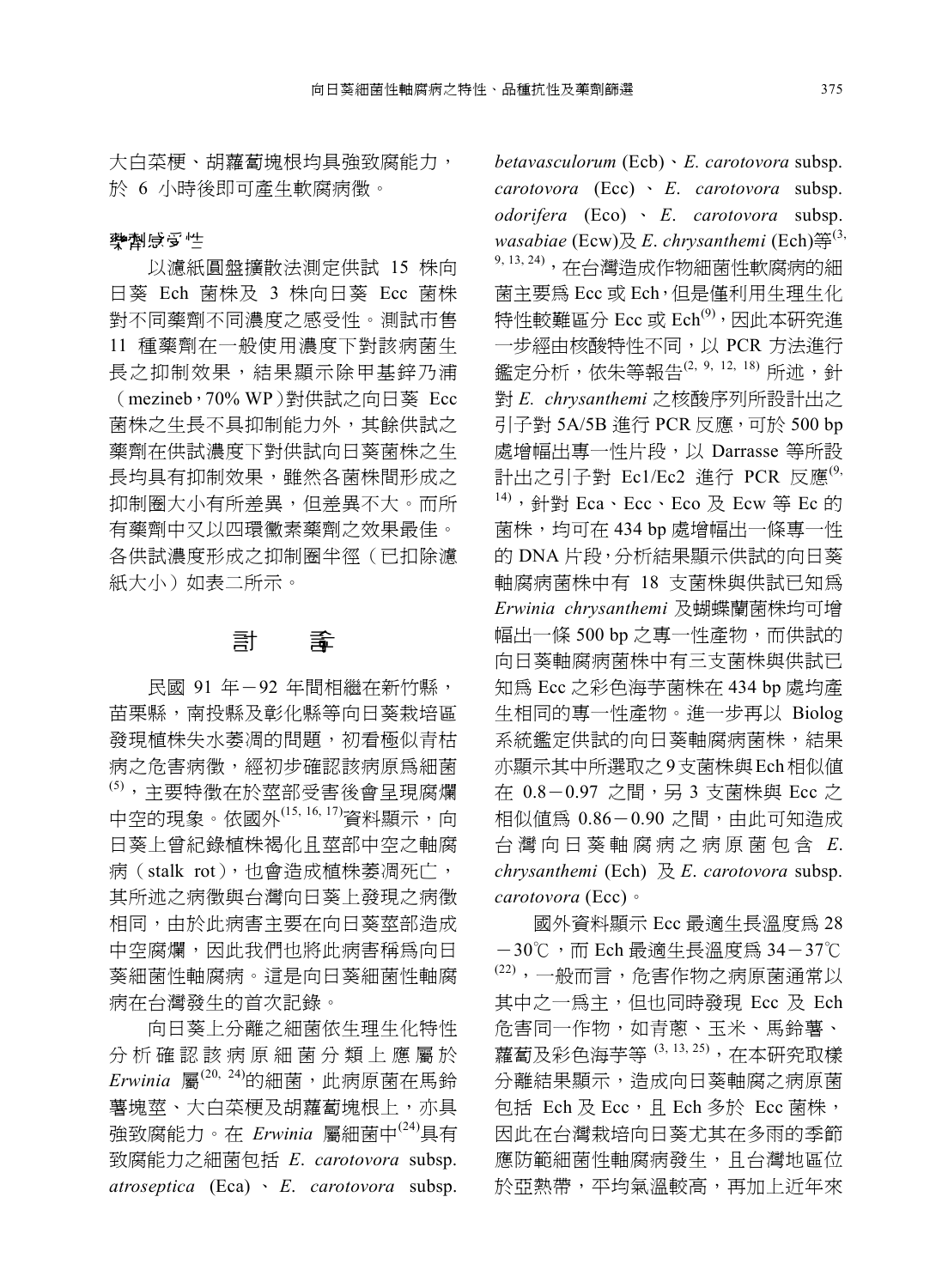溫室效應的結果使平均溫度逐年增加,推 測 Ech 可能成為日後引起台灣作物軟腐之 重要病原菌。

病原性測定發現向日葵品種中,東北 八重在接種 7 天後全株萎凋死亡,其餘品 種則呈現部分萎凋或全株萎凋,約 2-3 個 星期即死亡,然而月光及光輝卻可維持一 個月後才逐漸萎凋死亡,顯示向日葵不同 品種對軸腐病菌之抗性有所差異,其抗病 感受性依序為月光,光輝,華麗紅褐,情 人節, 雙色混合, 太陽, 香吉十-橙, 香吉 士-檸檬與東北八重。

初步室內藥劑篩選結果顯示,僅甲基 鋅乃浦對向日葵軸腐病菌之 Ecc 菌株之生 長無抑制作用,其餘 10 種包括鏈黴素、 四環黴素、鏈四環黴素、 嘉賜黴素、多保 鏈黴素、氫氧化銅、鹼性氯氧化銅、嘉賜 銅、鋅錳乃浦及鋅錳滅達樂等藥劑均能抑 制 Ech 及 Ecc 軸腐病菌生長,尤其四環黴 素藥劑較其他藥劑效果更佳。

## 引用立獻

- 1. 方新政。1973。向日葵白粉病之研究。 植保會刊 15:5-12。
- 2. 朱木貴。1955。*Erwinia chrysanthemi* 之 遺傳差異性、藍色基因選殖及 PCR 偵 測。國立㆗興大學植病研究所博士論 文。127 頁。
- 3. 李㆒芸。1994。台灣彩色海芋細菌性軟 腐病之研究。國立中興大學植病研究所 碩士論文。63 頁。
- 4. 吳文希。1991。Control of sclerotinia rot of sunflower and chrysanthemum。植保 會刊 33:45-55。
- 5. 許秀惠、吳俊瑋、宋秉峰、林俊義。 2002。向日葵細菌性軸腐病在台灣之發 生。植保會刊 44:367。(摘要)
- 6. 黃鴻章。2002。Screening sunflower for resistance to sclerotinia wilt。植病會刊

11:15-18。

- 7. 廖吉彥、張清安、陳金枝、鄧汀欽。 2001。向日葵黃化斑點病毒之分離與鑑 定。植病會刊 10:173-180。
- 8. 謝桑煙。1993。向日葵。雜糧作物各論 II 油料類及豆類,第 75-850 頁。蔡文 福、林興、謝淑惠、李雅琴編。台灣區 雜糧發展基金會印。台北市。
- 9. 蔡佳玲。1998。應用聚合酶連鎖反應技 術偵測台灣 *Erwinia* 軟腐細菌。國立中 興大學植病研究所碩士論文。66 頁。
- 10. Adaskaveg, J. E., and Hine, R. B. 1985. Copper tolerance and zinc sensitivity of Mexican strains of *Xanthomonas campestris* pv. *vesicatoria*, causal agent of bacterial spot of pepper. Plant Dis. 69: 993-996.
- 11. Allen D. J. 1974. Diseases of sunflower (*Helianthus annuus*) in Tanga region, Tanzania. Plant Dis. Reptr. 58: 896-899.
- 12. Chu, M. K., Huang, H. C., Tzeng, K. C., Hsu, S. T., and Chou, M. L. 1994. Detection of *Erwinia chrysanthemi* with a specific DNA probe and polymerase chain reaction. Plant Pathol. Bull. 3: 236. (Abstract)
- 13. Chuang, M. F., Tzeng, K. C., and Hsu, S. T. 1989. Soft rot of radish caused by *Erwinia carotovora* subsp. *carotovora* and *Erwinia chrysanthemi*. Plant Prot. Bull. 31: 358-365.
- 14. Darrasse, A., Prious, S., Kotoujansky, A., and Bertheau, Y. 1994. PCR and restriction fragment length polymorphism of a *pel* gene as a tool to identify *Erwinia carotovora* in relation to potato diseases. Appl. Environ. Microbiol. 60: 1437- 1443.
- 15. Gudmestad, N. C., Secor, G. A., Nolte, P., and Straley, M. L. 1984. *Erwinia*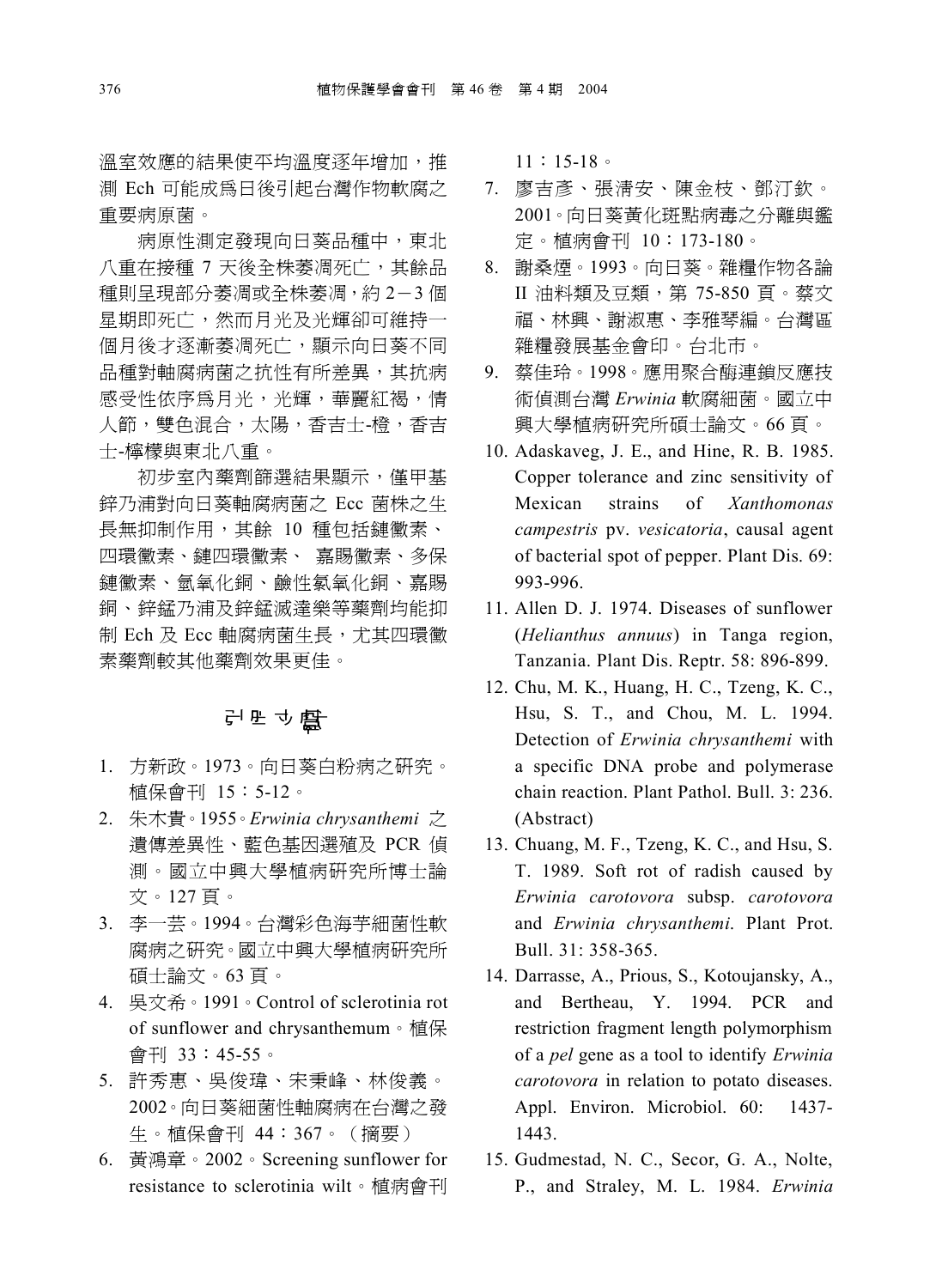*carotovora* as a stalk rot pathogen of sunflower in Nerth Dakota. Plant Dis. 68: 189-192

- 16. Gudmestad, N. C., and Secor G. A. 1983. The bionomics of *Erwinia carotovora* in North Dakota. American Potato J. 60: 759-771.
- 17. Gulya, T. J., Woods, D. M., Bell, R., and Mancl M. K. 1991. Diseases of sunflower in California. Plant Dis. 75: 572-574.
- 18. Huang, H. C., Chu, M. K., Lin, R. H., Tzeng, K. C., and Hsu, S. T. 1995. Molecular cloning of the blue-pigment related genes from *Erwinia chrysanthemi* (ECH) strain RA3B and use of the genes for identification of ECH by PCR technology. Phytopathology 85: 1188. (Abstract)
- 19. Klisiewicz, J. M., and Beard, B. H. 1976. Diseases of sunflower in California. Plant Dis. Rep. 60: 298-301.
- 20. Lelliott, R. A., and Dickey, R. 1984. Genus VII. *Erwinia* Winslow. pp. 469-476. *In*: N. R. Kneg and J. G. Holt [eds.], Bergey's Manual of Systematic

Bacteriology, The Williams & Wilkins Co., Baltimore, Maryland. 964 pp.

- 21. McManus, P. S., and Stockwell, V. O. 2001. Antibiotic use for plant disease management in the United States. Plant Health Progress 1: 1-9.
- 22. Perombelon, M. C. M., and Kelman, A. 1980. Ecology of the soft rot Erwinias. Ann. Rev. Phytopathology 18: 361-387.
- 23. Richeson, M. L. 1981. Etiology of a late season wilt in *Helianthus annuus*. Plant Dis. 65: 1019-1021.
- 24. Schaad, N. W., Jones, J. B., and Chun, W. 2001. Laboratory Guide for Identification of Plant Pathogenic Bacteria. 3<sup>rd</sup> ed. American Phytopathological Society, St. Paul, Minnesota, USA. 373 pp.
- 25. Tzeng, K. C., and Hsu, S. T. 1981. Identification and characterization of soft-rotting Erwinia in Taiwan. Plant Prot. Bull. 23: 77-85.
- 26. Wang, H., Qi, M., and Cutler, A. J. 1993. A simple method of preparing plant samples for PCR. Nucleic Acids Res. 21: 4153-4154.